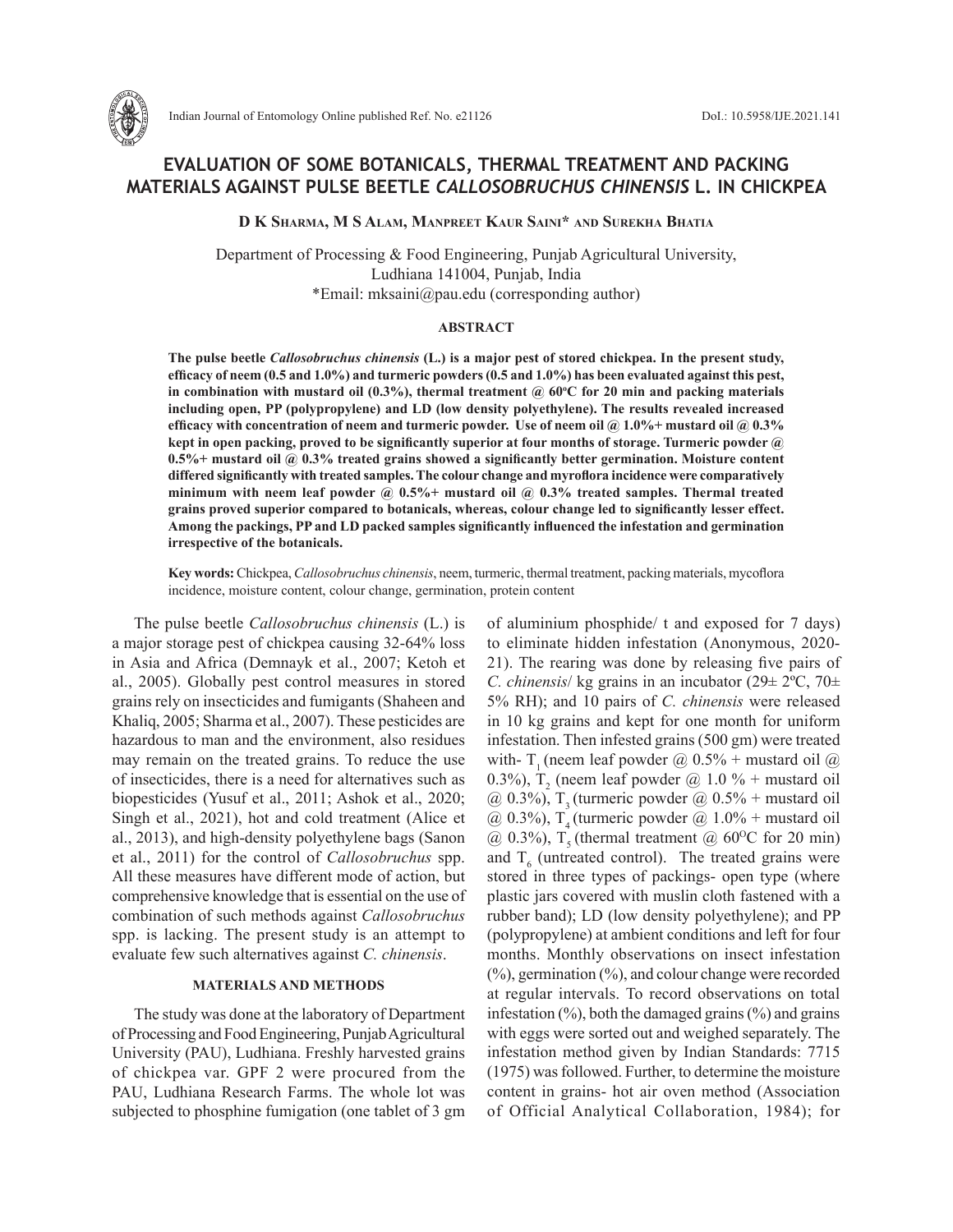germination test- blotting paper method (International Seed Testing Association,1985); and colour change measurement done by Colour Reader CR-10 (Konica Minolta Sensing Inc.) with the equation given by Gnanasekharan et al. (1992). Whole experiment was replicated thrice using completely randomized design (CRD), and the observations/ data obtained were statistically analysed.

### **RESULTS AND DISCUSSION**

Table 1 depicts the efficacy of botanical treatments packed in three kinds of packings against infestation by *C. chinensis*; these reveal that the infestation decreased with the increase in concentration of neem as well as turmeric powder; and there was significant difference at different doses along with mustard oil in the study conducted in open packings (Table 1); and  $T<sub>2</sub>$ (neem oil  $\omega$  1.0% + mustard oil  $\omega$  0.3%) significantly superior against infestation and mycoflora incidence  $(\%)$ ; insect infestation  $(\%)$  started decreasing after 2 months in all the botanicals, and with mycoflora incidence,  $T_1$  and  $T_2$  showed more effectiveness at one month and later started decreasing. Verma and Anandhi (2010), Nisha and Asaf (2019) reported that neem leaf powder gave maximum mortality of *C. chinensis* in stored mung bean; turmeric and ginger were the least effective. Thakur and Pathania (2013) revealed that mustard oil, powder of black pepper, neem oil proved promising in black gram seeds up to five months. Adarkwah et al. (2017) showed that the combined mixture of plant powders and diatomaceous earth controlled the beetles faster in case of *Acanthoscelides obtectus*, *Sitophilus granarius* and *Tribolium castaneum* in stored grain cereals.

Results on the mycoflora incidence in the present study agree with those of Bhardwaj et al. (2013) in pea

| Table 1. Effect of treatments/ packing materials on C. chinensis and mycoflora |                              |  |  |
|--------------------------------------------------------------------------------|------------------------------|--|--|
|                                                                                | incidence on chickpea grains |  |  |

| Treatments     | Packing    |       |                                    |                                                  |       | Storage period (months) $(C)$ |                                |                                          |       |
|----------------|------------|-------|------------------------------------|--------------------------------------------------|-------|-------------------------------|--------------------------------|------------------------------------------|-------|
| (A)            | material   |       |                                    | *Insect infestation $(\% )$                      |       |                               |                                | *Mycoflora incidence (%)                 |       |
|                | (B)        | 1st   | 2nd                                | 3rd                                              | 4th   | 1st                           | 2 <sup>nd</sup>                | 3rd                                      | 4th   |
| $T_{1}$        | Open       | 5.33  | 5.66                               | 3.00                                             | 2.00  | 43.30                         | 40.00                          | 36.70                                    | 36.70 |
|                | PP         | 2.66  | 5.66                               | 2.33                                             | 1.16  | 40.00                         | 36.70                          | 33.30                                    | 30.00 |
|                | LD         | 2.33  | 4.66                               | 2.33                                             | 1.93  | 36.70                         | 36.70                          | 33.30                                    | 30.00 |
| $T_{2}$        | Open       | 3.00  | 3.33                               | 1.66                                             | 1.26  | 43.30                         | 36.70                          | 33.30                                    | 30.00 |
|                | PP         | 2.00  | 3.66                               | 1.33                                             | 1.00  | 36.60                         | 30.00                          | 26.60                                    | 30.00 |
|                | LD         | 1.66  | 2.66                               | 1.66                                             | 1.43  | 33.30                         | 26.70                          | 20.00                                    | 26.60 |
| $T_{3}$        | Open       | 2.00  | 5.76                               | 3.60                                             | 2.20  | 56.70                         | 60.00                          | 60.00                                    | 60.00 |
|                | PP         | 1.66  | 5.30                               | 3.00                                             | 2.20  | 53.30                         | 56.70                          | 56.60                                    | 50.00 |
|                | LD         | 2.16  | 4.50                               | 2.33                                             | 2.46  | 50.00                         | 56.70                          | 50.00                                    | 53.30 |
| T <sub>4</sub> | Open       | 1.66  | 2.66                               | 1.66                                             | 2.70  | 53.30                         | 56.60                          | 60.00                                    | 63.30 |
|                | PP         | 2.00  | 2.66                               | 2.33                                             | 2.33  | 50.00                         | 50.00                          | 53.30                                    | 56.70 |
|                | LD         | 2.33  | 3.00                               | 1.66                                             | 1.00  | 46.70                         | 43.30                          | 46.70                                    | 50.00 |
| T <sub>5</sub> | Open       | 6.33  | 6.33                               | 5.33                                             | 5.33  | 53.33                         | 56.67                          | 63.33                                    | 66.67 |
|                | PP         | 4.66  | 3.33                               | 3.50                                             | 2.33  | 53.33                         | 53.33                          | 56.67                                    | 60.00 |
|                | LD         | 5.00  | 2.33                               | 2.00                                             | 2.33  | 50.00                         | 50.00                          | 53.33                                    | 56.67 |
| $T_6$          | Open       | 11.66 | 30.30                              | 30.30                                            | 98.66 | 70.00                         | 83.30                          | 90.00                                    | 100.0 |
|                | PP         | 5.66  | 5.66                               | 5.66                                             | 19.00 | 66.70                         | 80.00                          | 93.30                                    | 96.70 |
|                | ${\rm LD}$ | 5.66  | 6.33                               | 6.33                                             | 4.33  | 66.70                         | 76.70                          | 90.00                                    | 93.30 |
| $CD (p=0.05)$  |            |       | $AC=0.96$ ; $BC=0.68$ ; $ABC=1.60$ | A= $0.48$ ; B= $0.34$ ; C= $0.39$ ; AB= $0.83$ ; |       |                               | $AC=NS$ ; $BC=NS$ ; $ABC=1.60$ | $A=2.77$ ; $B=1.96$ ; $C=NS$ ; $AB=NS$ ; |       |

 $T_1$ : Neem 0.5% + mustard oil 0.3%;  $T_2$  = Neem 1.0% + mustard oil 0.3%;  $T_3$  = Turmeric powder 0.5% + mustard oil 0.3%;  $T_4$ : Turmeric powder 1.0% +mustard oil 0.3%;  $T_s$ : Thermal 60°C/20 min;  $T_s$ : untreated control; \*Means of 3 replications; PP= Polypropylene; LD= Low density polyethylene, initial mycoflora incidence: 42.5%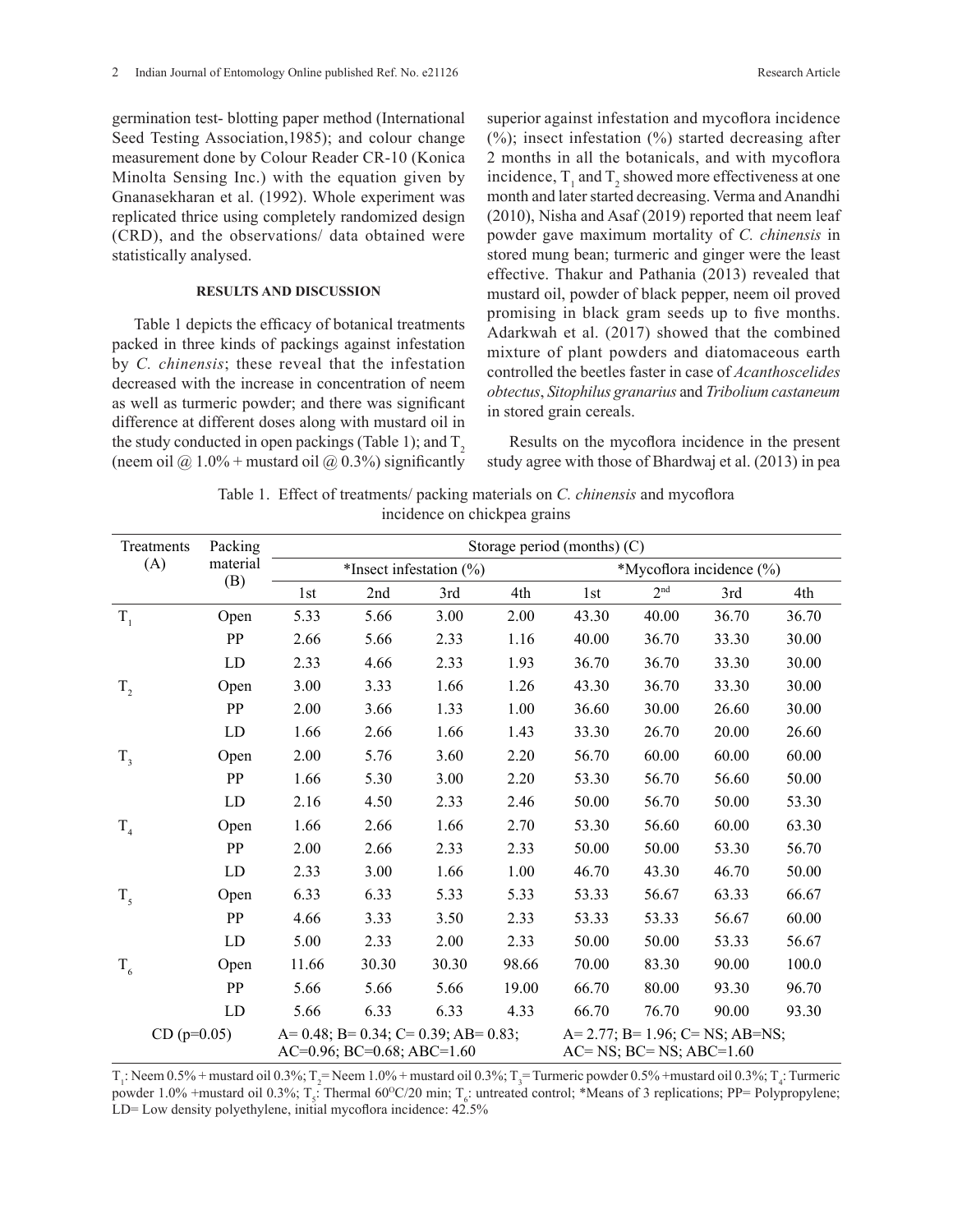treated with neem oil. The moisture content in  $T_2$  was significantly high, but may be strong effect of neem powder, the insect and mycoflora incidence was low; also increased significantly with increase in storage period up to first three months and then decreased further (Table 2). Similar results were obtained by Beedi et al. (2018) in gram; and Rathinavel and Raja (2007) in cotton. The botanicals influenced the grain colour significantly; it was observed more at Ist month of storage but gradually decreased. It may be due to the colour of botanicals attached to grains initially, but later the grains reverted back to their original colour. The results of the present study are contradictory to those of Ogendo et al. (2004) which found that the grain colour and odour were unaffected by the botanicals. The effect of botanicals on the germination of chickpea grains was insignificant with open packings (Table 2); it was above 95% in general and it corroborates with the study conducted by Bajiya (2009) on mung bean. Rahman and Talukder (2009) also showed that oil treatment had no adverse effects on germination even after three months of treatment in black gram. Increase in germination of seed was also observed in botanical treated grains in later months in PP and LD packed grains Similar results were observed by Nazareth et al. (2018) who found that the neem and tulsi leaf powders increased seed germination and emergence with increased shoot and root length of oilseeds.

Botanical treated grains showed insignificant differences in protein content (%); in botanical treated grains it was significantly less (18.30 in  $T_2$ ) as compared to control sample (21.10%) at four months of storage (Table 2). The increase in crude protein content in control samples was directly correlated to the increase grain damage, insect excreta being uric acid as a main constituent and presence of eggs contributed a major part of  $N_2$  estimated in the damaged grains and then converted into crude proteins. It was further observed there was little increase of true constituents in the treated samples also, which may be due to hidden infestation. A similar trend was observed by Hamdi et al. (2017), Bamaiyi et al. (2006) and Mbah and Silas (2007) that protein, moisture and ash contents increased in infested seeds of cowpea. Thermal treatment  $(T<sub>5</sub>)$  i.e. exposure of grains at 60°C for 20 min showed that the infestation was significantly high in thermal treated grains compared to botanical treated grains in open packings (Table 1). The insect infestation was high in initial months as compared to later months which may be due to the reason that thermal treated grains take time to kill the hidden infestation. Alice et al. (2013) showed the

effect of exposure to sunlight on the mung bean grains having eggs of *C. maculatus* and found highest number of eggs laid/ seed was observed in seeds exposed to 4 hr (0.65) while it was the least when exposed to 24 hr (0.02). Renault et al. (2004) and Colinet et al. (2011) found the injurious effect of chill injuries in adult *Alphitobius diaperinus* exposed to low temperature. The incidence of mycoflora was less at I<sup>st</sup> month and later started increasing which may be due that effect of thermal treatment reduced in later stages as moisture content also started increasing (Table 2). Increase in moisture content is directly related to fungi incidence (Mohapatra et al., 2017). Germination of thermal treated grains differed insignificantly in open packing and with botanicals. Germination of seeds was not affected by the thermal treatment (Kariluoto et al., 2006). Significantly less colour change was observed in thermal treated grains as compared to botanical treated ones. Hou et al. (2015) also studied effect of thermal treatment on colour change of chestnuts and suggested that the yellowness (b\*) was more sensitive to temperature changes than the lightness (L\*). Protein content in thermal treated grains were more as compared to other treatments in open packings which may be because roasting saves and improves protein parameters. The similar results were obtained by Jurkovic and Colic (1993) in wheat grains.

About the packings it was observed that infestation increased up to two months and then started decreasing; LD packing was significantly superior compared to that of PP and open packings in 2nd, 3rd and 4th months, showing the least infestation (Table 1). These results are similar to those of Gomaa and Salem (2018) and Sanon et al. (2011). Qasim et al. (2013) studied the penetration ability of the beetle, *Tribolium castaneum*  for three packaging types includes polyethylene (PE), polypropylene (PP) and polyvinylchloride (PVC) and found PE as a susceptible medium, while LD packing was more effective against fungi. The moisture content increased in all the treatments with the increase in storage time. The results are similar to those of Yeole et al. (2018) found that air tight packing materials like polypropylene bags and hermetic bag had higher microbial load because the environment inside these bags has high relative humidity with warm temperature. The colour of grains is used as an indicator for the quality of food products. study, significant change in colour of moong grains was observed from 1-4 months of storage period in all the tested packings (Table 2). Grains packed in LD packings showed less change in colour, while maximum colour change found in PP bags. Similar results were found by Yeole et al. (2018). The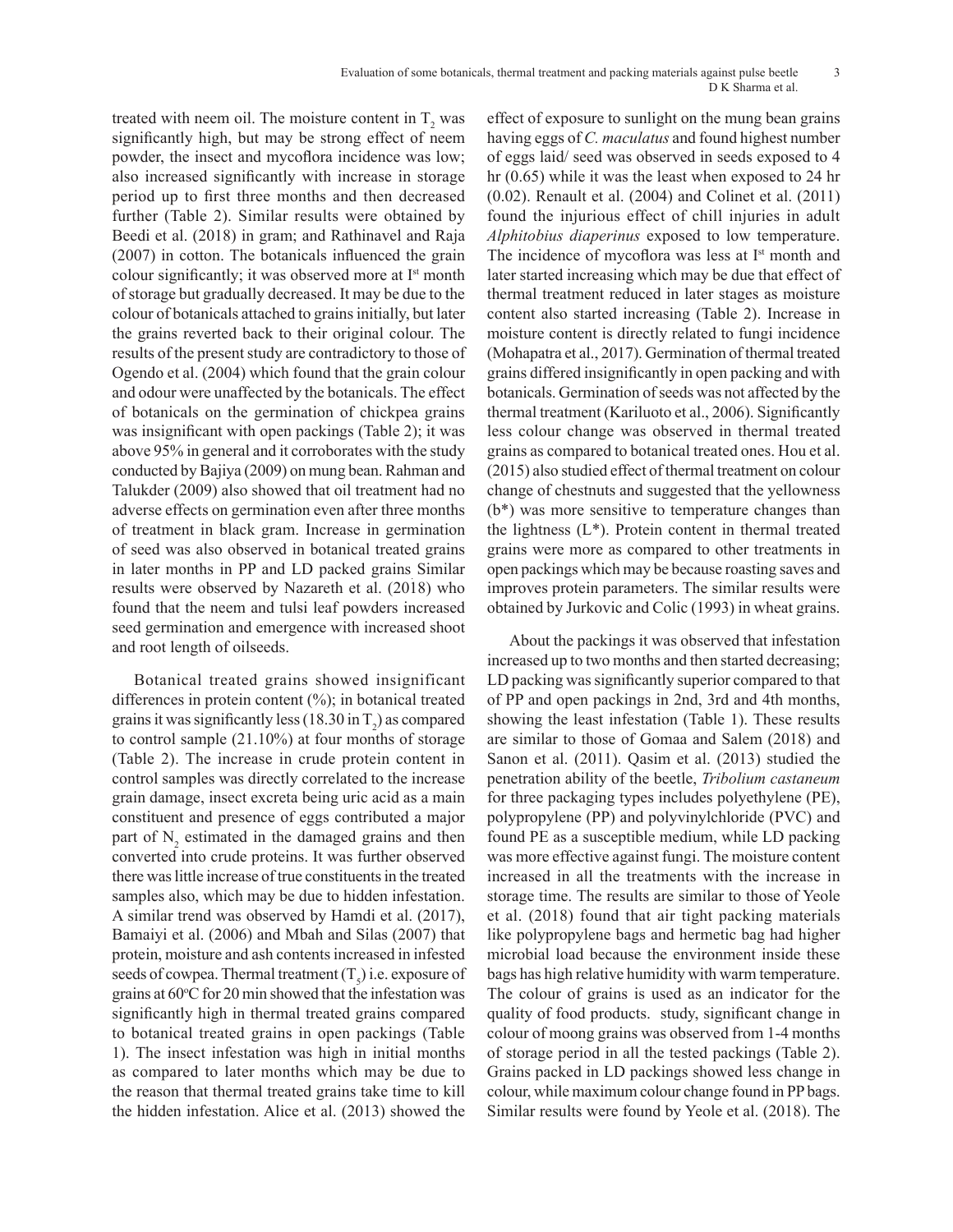| Treatments                                                                                                                                                                                                                                                                                                                                                                                                                | Packing                |              |                                                    |         |               |                  |                                                      |            |                | Storage period (months) $(C)$ |                                                                   |                |       |               |                                                          |         |       |
|---------------------------------------------------------------------------------------------------------------------------------------------------------------------------------------------------------------------------------------------------------------------------------------------------------------------------------------------------------------------------------------------------------------------------|------------------------|--------------|----------------------------------------------------|---------|---------------|------------------|------------------------------------------------------|------------|----------------|-------------------------------|-------------------------------------------------------------------|----------------|-------|---------------|----------------------------------------------------------|---------|-------|
| €                                                                                                                                                                                                                                                                                                                                                                                                                         | material               |              | *Moisture content                                  |         | $\mathcal{S}$ |                  | *Colour Change                                       |            |                |                               |                                                                   | Germination (% |       |               | *Protein content $($ %                                   |         |       |
|                                                                                                                                                                                                                                                                                                                                                                                                                           | $\widehat{\mathbf{e}}$ | lst          | 2nd                                                | 3rd     | 4th           | 1st              | 2nd                                                  | 3rd        | 4th            | 1st                           | 2nd                                                               | 3rd            | 4th   | $\frac{1}{3}$ | 2nd                                                      | 3rd     | 4th   |
| $\overline{\mathbf{H}}$                                                                                                                                                                                                                                                                                                                                                                                                   | Open                   | 11.00        | 13.05                                              | 16.46   | 5.06          | 6.59             | 5.92                                                 | 4.4        | 2.20           | 95.33                         | 95.67                                                             | 95.00          | 95.67 | 8.30          | 18.50                                                    | 8.48    | 8.40  |
|                                                                                                                                                                                                                                                                                                                                                                                                                           | <b>PP</b>              | 8.37         | 9.65                                               | 14.12   | 13.56         | 6.31             | 6.09                                                 | 3.72       | 2.55           | 98.00                         | 97.00                                                             | 97.00          | 97.67 | 8.10          | 8.50                                                     | 8.45    | 8.40  |
|                                                                                                                                                                                                                                                                                                                                                                                                                           | $\mathbf{B}$           | 9.49         | 9.66                                               | 14.27   | 13.78         | 5.10             | 3.02                                                 | 2.57       | $\frac{41}{3}$ | 98.00                         | 96.67                                                             | 96.67          | 97.67 | 8.14          | 8.50                                                     | 8.42    | 8.39  |
| $\mathrel{\mathop{\sqsubseteq}\nolimits}$                                                                                                                                                                                                                                                                                                                                                                                 | Open                   | 10.35        | 13.81                                              | 7.38    | 5.28          | 9.34             | 9.15                                                 | 3.68       | 2.52           | 96.00                         | 95.67                                                             | 95.67          | 95.67 | 8.40          | 8.45                                                     | 8.34    | 8.30  |
|                                                                                                                                                                                                                                                                                                                                                                                                                           | Ê                      | 7.50         | 10.21                                              | 14.69   | 4.52          | 6.54             | 5.59                                                 | 5.15       | 2.66           | 97.33                         | 97.00                                                             | 97.67          | 97.67 | 8.30          | 8.40                                                     | 8.44    | 8.40  |
|                                                                                                                                                                                                                                                                                                                                                                                                                           | $\triangle$            | 7.21         | 10.28                                              | $-4.64$ | 14.27         | 3.74             | 3.04                                                 | 3.13       | 4.17           | 98.00                         | 97.33                                                             | 97.33          | 98.00 | 8.30          | 8.38                                                     | 8.40    | 8.40  |
|                                                                                                                                                                                                                                                                                                                                                                                                                           | ල<br>උ                 | 9.36         | 13.10                                              | 6.21    | 5.22          | 7.07             | 5.03                                                 | 4.72       | 4.39           | 96.33                         | 95.67                                                             | 96.00          | 96.33 | 8.20          | 8.75                                                     | 8.80    | 8.40  |
|                                                                                                                                                                                                                                                                                                                                                                                                                           | $\mathbf{P}$           | 9.06         | 9.35                                               | 14.71   | 14.35         | 6.35             | 6.19                                                 | 6.10       | 6.08           | 97.00                         | 98.00                                                             | 98.00          | 97.67 | 8.10          | 8.64                                                     | .8.60   | 8.58  |
|                                                                                                                                                                                                                                                                                                                                                                                                                           | $\triangle$            | 9.26         | 9.76                                               | 14.96   | 14.77         | 6.51             | 5.47                                                 | 4.72       | 4.50           | 97.67                         | 98.00                                                             | 98.00          | 98.00 | 8.25          | 18.52                                                    | 18.50   | 8.49  |
| $\mathbb{H}^4$                                                                                                                                                                                                                                                                                                                                                                                                            | Open                   | 9.88         | 13.48                                              | 16.72   | 5.67          | 7.07             | 5.74                                                 | 5.47       | 5.35           | 96.00                         | 96.33                                                             | 96.00          | 96.00 | 8.24          | 8.44                                                     | 18.50   | 8.46  |
|                                                                                                                                                                                                                                                                                                                                                                                                                           | È                      | 8.96         | 9.85                                               | 15.11   | 14.06         | 6.3              | 7.82                                                 | 7.63       | 6.21           | 97.67                         | 98.00                                                             | 98.00          | 97.33 | 8.30          | 8.40                                                     | 18.40   | 18.46 |
|                                                                                                                                                                                                                                                                                                                                                                                                                           | $\exists$              | 9.12         | 10.17                                              | 13.70   | 12.79         | 5.30             | 0.85                                                 | 7.61       | c.             | 97.33                         | 98.33                                                             | 98.00          | 97.33 | 8.30          | 8.44                                                     | 8.40    | 8.36  |
|                                                                                                                                                                                                                                                                                                                                                                                                                           | ල<br>උ                 | 9.40         | 13.52                                              | 14.85   | 17.67         | 64.0             | 0.90                                                 | 1.99       | 2.69           | 95.33                         | 95.33                                                             | 95.33          | 95.00 | 8.50          | 8.56                                                     | 8.50    | 8.50  |
|                                                                                                                                                                                                                                                                                                                                                                                                                           | <b>PP</b>              | 9.36         | 11.88                                              | 14.03   | 14.35         | $\overline{8}$ . | 2.91                                                 | 4.27       | 6.66           | 96.33                         | 97.67                                                             | 97.00          | 97.67 | 8.35          | 8.30                                                     | 18.42   | 18.42 |
|                                                                                                                                                                                                                                                                                                                                                                                                                           | $\triangle$            | 7.77         | 10.70                                              | 13.88   | 5.04          | $\ddot{36}$      | 1.45                                                 | 3.48       | $\frac{11}{4}$ | 97.00                         | 97.67                                                             | 97.33          | 97.33 | 8.40          | 18.42                                                    | 18.40   | 18.45 |
|                                                                                                                                                                                                                                                                                                                                                                                                                           | Open                   | 11.43        | 15.04                                              | 20.09   | 9.22          | $\frac{4}{1}$    | $\frac{1}{3}$                                        | 3.42       | 3.66           | 79.33                         | 66.00                                                             | 66.00          | 14.33 | 8.60          | 19.60                                                    | 20.80   | 21.10 |
|                                                                                                                                                                                                                                                                                                                                                                                                                           | Ê                      | 9.09         | 11.65                                              | 15.23   | 14.84         | 2.86             | 3.28                                                 | 3.42       | 7.27           | 85.00                         | 73.33                                                             | 73.33          | 52.67 | 8.40          | 18.50                                                    | 19.20   | 19.60 |
|                                                                                                                                                                                                                                                                                                                                                                                                                           | £                      | 9.78         | 11.39                                              | 15.86   | 5.03          | $^{0.5}$         | $\frac{6}{10}$                                       | 2.18       | 85             | 88.67                         | 88.67                                                             | 88.67          | 86.00 | 8.40          | 8.60                                                     | 8.70    | 870   |
| $CD (p=0.05)$                                                                                                                                                                                                                                                                                                                                                                                                             |                        | $ABC=0.91$ : | $AB=0.41; AC=0.53; BC$<br>$A=0.23$ ; B=0.16; C=0.4 |         | $=0.37;$      | $ABC=0.1$        | $AB = 0.56$ ; AC=0.65; BC=0.46;<br>$A=0.32; B=0.23;$ | $C = 0.26$ |                | $ABC=1.55$                    | $AB=0.69$ ; AC=0.89; BC=0.63<br>A= $0.40$ ; B= $0.28$ ; C= $0.36$ |                |       | $ABC=0.52$    | $AB=0.23$ ; $AC=0.30$ ; $BC=0.21$<br>$A=0.13$ ; $B=0.95$ | $C=0.1$ |       |
| $T_i$ : Neem 0.5% + mustard oil 0.3%; $T_2$ = Neem 1.0% + mustard oil 0.3%; $T_3$ = Turmeric powder 0.5% + mustard oil 0.3%; $T_i$ : Turmeric powder 1.0% + mustard oil 0.3%; $T_3$ : Thermal<br>60°C/20 min; T <sub>6</sub> : untreated control;*Means of 3 replications; PP= Polypropylene; LD= Low Density Polyethylene, Initial moisture content: 8.73%, Initial protein content: 17.9%.<br>Initial germination=98.0% |                        |              |                                                    |         |               |                  |                                                      |            |                |                               |                                                                   |                |       |               |                                                          |         |       |

Table 2. Effect of treatments/ packing materials on quality parameters of stored chickpea grains

Table 2. Effect of treatments/ packing materials on quality parameters of stored chickpea grains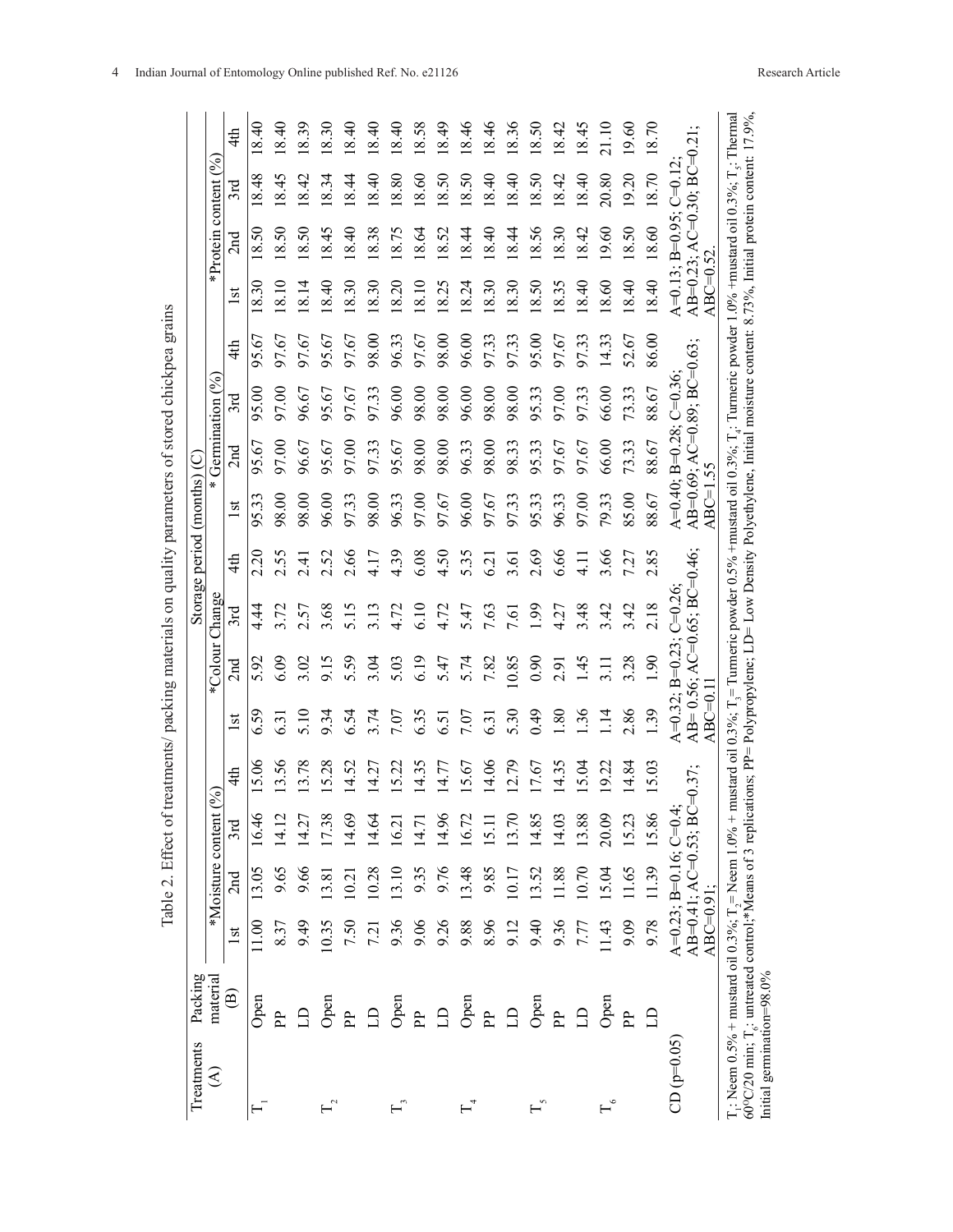protein content (%) in grains packed in various type of packings differed non-significantly. Also, there is insignificant effect of PP and LD packing on protein content. The results are similar to the studies conducted by Mbah and Silas (2007) which reported an increase in protein contents with severity of infestation.

## **ACKNOWLEDGEMENTS**

The authors thank the ICAR- AICRP on Post-harvest Engineering and Technology for financial support and the faculty/ staff members of Department of Processing and Food Engineering, PAU Ludhiana for their help and valuable suggestions.

#### **REFERENCES**

- Adarkwah C, Obeng-Ofori D, Hormann V, Ulrichs C and Scholler M.2017. Bioefficacy of enhanced diatomaceous earth and botanical powders on the mortality and progeny production of *Acanthoscelides obtectus* (Coleoptera: Chrysomelidae), *Sitophilus granarius* (Coleoptera: Dryophthoridae) and *Tribolium castaneum*  (Coleoptera: Tenebrionidae) in stored grain cereals. International Journal of Tropical Insect Science 37(4): 243-258.
- Anonymous (2020-21) Package of practices for crops of Punjab (rabi), Punjab Agricultural University, Ludhiana. pp. 58-62.
- Alice J, Sujeetha R P and Srikanth N. 2013. Effect of hot and cold treatments for the management of pulse beetle *Callosobruchus maculatus* (Fab) in pulses. IOSR Journal of Agriculture and Veterinary Science 3(3): 29-33.
- Ashok K, Aravinthraju K, Abirami S. 2020. Evaluation of certain botanicals against pulse beetle, *Callosobruchus chinensis* (L.) on chickpea. Journal of Entomology and Zoology Studies 8(4): 666-668.
- Association of Official Analytical Collaboration. 1984. Official Method of Analysis. Association of Official Analytical Chemists Washington DC.
- Bajiya R S. 2009. Bio-ecology and management of pulse beetle, *Callosobruchus chinensis* (Linn.) on mungbean, *Vigna radiata* (Linn.) Wilczek. S K N College of Agriculture, Jobner, Swami Keshwanand Rajasthan Agricultural University, Bikaner.
- Bamaiyi L, Onu I, Amatobi C, Dike M. 2006. Effect of *Callosobruchus maculatus* infestation on nutritional loss on stored cowpea grains. Archives of Phytopathology and Plant Protection 39(2): 119-127.
- Beedi S, Macha S I, Gowda B, Savitha A S, Kurnallikar V K. 2018. Effect of seed priming on germination percentage, shoot length, root length, seedling vigour index, moisture content and electrical conductivity in storage of kabuli chickpea cv., MNK – 1 (*Cicer arietinum* L.). Journal of Pharmacognosy and Phytochemistry 7(1): 2005-2010.
- Bhardwaj A, Verma S C, Bharat Narender K, Thakur, M. 2013. Effect of vegetable oil seed treatment on seed mycoflora of pea, *Pisum sativum* L. International Journal of Farm Sciences 3 (2): 46-51.
- Colinet H, Lalouette L, Renault D. 2011. A model for the time– temperature–mortality relationship in the chill-susceptible beetle, *Alphitobius diaperinus*, exposed to fluctuating thermal regimes. Journal of Thermal Biology 36: 403-408.
- Demanyk J. D. N., White D. G, Jayas D. S. 2007. Storage of chickpea, breeding and Management, CAB International. pp. 538-554.
- Gnanasekharan V, Shewfelt R L, Chinnan M S. 1992. Detection of colour changes in green vegetables. Journal of Food Science 57 :149-154.
- Gomaa R B A, Salem A A. 2018. Effect of some packing materials as wheat grain disinfestations tool against *Tribolium castanium* (Herbst.) and *Rhyzopertha dominica* (Fab). Zagazig Journal of Agriculture Research 45 (4): 1357-1370.
- Hamdi S H, Abidi S, Sfayhi D, Dhraief M Z, Amri M, Boushih E, Hedjal-Chebheb M H, Larbi K M, Jemâa J M B. 2017. Nutritional alterations and damages to stored chickpea in relation with the pest status of *Callosobruchus maculatus* (Chrysomelidae*).* Journal of Asia-Pacific Entomology 20(4): 1067-1076.
- Hou L X, Ling B, Wang S J. 2015. Kinetics of color degradation of chestnut kernel during thermal treatment and storage. International Journal of Agriculture and Biological Engineering 8(4): 106-115.
- Indian Standards: 7715. 1975. Method for testing suitability of bins for safe storage of food-grains. Bureau of Indian Standards, New Delhi, India.
- International Seed Testing Association. 1985. International rules for seed testing. Seed Science and Technology 13:307-520.
- Jurkovic N, Colic I. 1993. Effect of thermal processing on the nutritive value of wheat germ protein. Molecular Nutrition Food Research 37 (6): 538-543.
- Kariluoto S, Liukkonen K H, Myllymaki O, Vahteristo L, Norja A N, Piironen V. 2006. Effect of germination and thermal treatment on folates in Rye. Journal of Agricultural and Food Chemistry 54 (25): 9522-9528
- Ketoh G. K., Koumaglo H. K., Glitho I. A. 2005 Inhibition of *Callosobruchus maculatus* (F.) (Coleoptera: Bruchidae) development with essential oil extracted from *Cymbopogon schoenanthus* L. Spreng. (Poaceae), and the wasp *Dinarmus basalis* (Rondani) (Hymenoptera: Pteromalidae). Journal of Stored Product Research 41: 363-371.
- Mbah C E, Silas B. 2007. Nutrient composition of cowpeas infested with *Callosobruchus maculatus* L. in Zaria. Nigerian Food Journal 25(2): 23-29.
- Mohapatra D, Kumar S, Kotwaliwale N, Singh K K. 2017. Critical factors responsible for fungi growth in stored food grains and non-chemical approaches for their control. Industrial Crops and Products 108: 162-182.
- Nazareth M S, Girish K, Fathima S K. 2018. Efficacy of herbal powders on seed mycoflora and seed quality of oilseeds. Journal of Biopesticides 11(2): 106-113.
- Nisha L N, Asaf C. 2019. Effect of botanicals on mortality and per cent grain damage of pulse beetle (*Callosobruchus chinensis*) in stored *mung bean (Vigna radiata).* Journal of Entomology and Zoology Studies 7(6): 756-758.
- Ogendo J O, Deng A L, Belmain S R, Musandu A A O. 2004. Effect of insecticidal plant materials, *Lantana camara* L. and *Tephrosia vogelii* Hook, on the quality parameters of stored maize grains. Journal of Food Technology in Africa 9 (1): 29-36.
- Qasim M U, Hassan M W, Wang J J, Jamil M, Iqbal J, Hasan M U. 2013. Management of *Tribolium castaneum* (Coleoptera: Tenebrionidae) with phosphine fumigation in relation to packaging materials and food types. Pakistan Journal of Zoology 45(6): 1639-1645.
- Rahman A, Talukder F A. 2009. Bioefficacy of some plant derivatives that protect grain against the pulse beetle, *Callosobruchus maculatus*. Journal of Insect Science 6 (1): 3.
- Rathinavel K, Raja K. 2007. Effect of polymer coating on viability vigour and longevity of cotton seeds. Journal of the Indian Society for Cotton Improvement*:* 111-121.